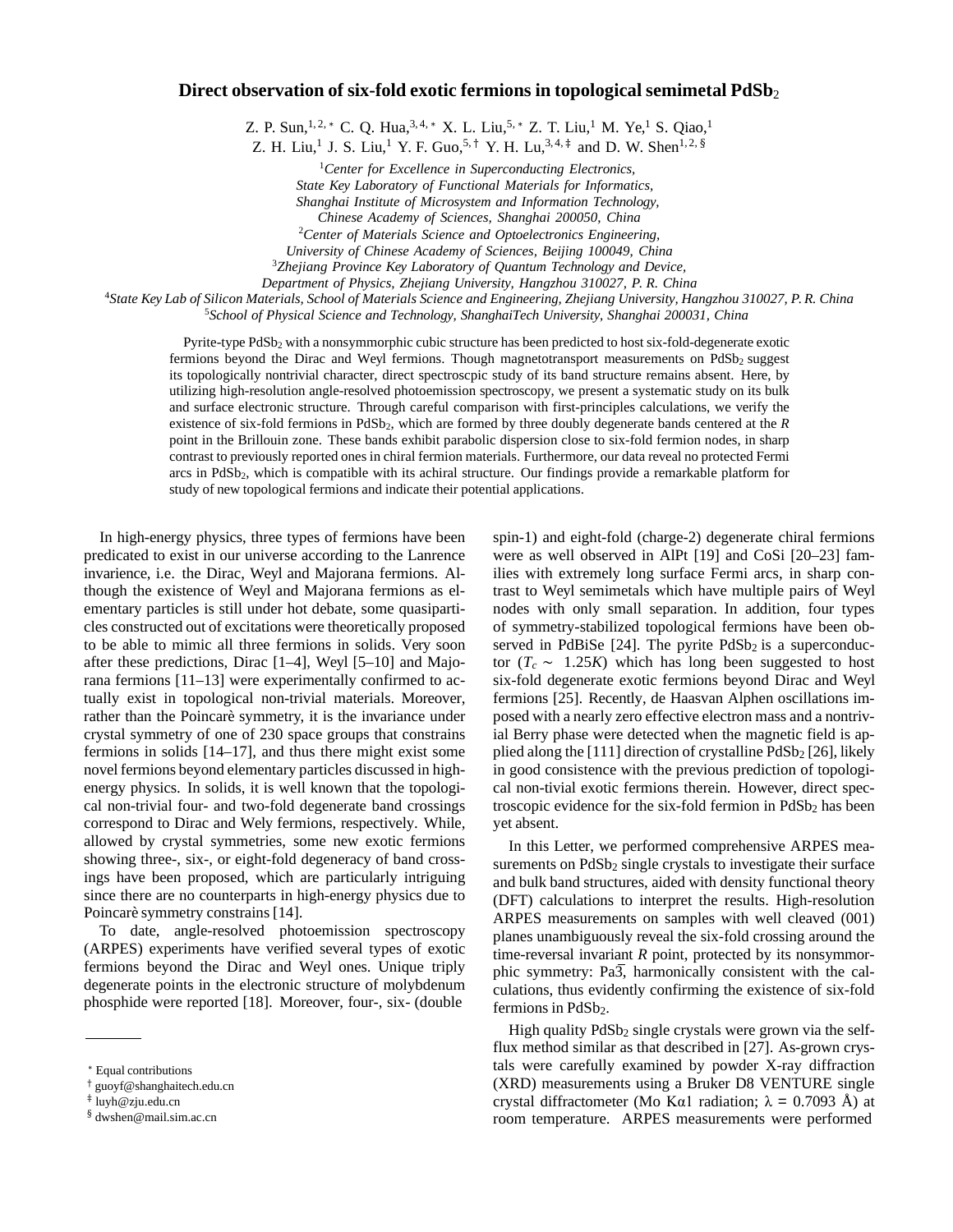

FIG. 1. Crystal structure and calculated band structure of cubic PdSb<sub>2</sub>. (a) 3D crystal structure of cubic PdSb<sub>2</sub>. (b) Bulk Brillouin zone and (001) surface Brillouin zone of PdSb<sub>2</sub> with high-symmetry momentum points marked. (c) Power x-ray diffraction (XRD) Pattern of PdSb<sub>2</sub> (observed pattern, red line; calculation with pyrite structure type [Pa3, space group 205], black line). The inset shows the photo of a typical PdSb2 single crystal. (d) Band structure in the presence of SOC. The area marked by a red box is enlarged to reveal the six-fold degeneracy point. (e) Schematics of the band structures of a Weyl fermion, a Dirac fermion, a spin -1 fermion and a quadratic six-fold fermion.

at 03U beamline of Shanghai Synchrotron Radiation Facility (SSRF), 13U beamline of National Synchrotron Radiation Laboratory (NSRL) and One-Squared ARPES endstation at BESSY II. Energy and angular resolutions were set to around 10 meV and 0.2◦, respectively. All samples were cleaved under a vacuum better than  $5 \times 10^{11}$  Torr. During measurements, the temperature was kept at 24 K. DFT calculations were performed in the Vienna *ab initio* package [28] by implementing projector-augmented wave (PAW) [29] pseudopotential with exchange-correlation functional of generalized gradient approximation of Perdew, Burke, and Ernzerhof (PBE) [30]. The convergence criteria for energy and force are set to  $10^{-6}$ eV and 0.01 eV/Å, respectively. We dopted 13×13×13 *k*mesh for the first Brillouin zone. Maximally localized Wannier functions [31] based on Sb-*p* and Pd-*d* orbitals were generated and then using Wanniertool [32] to botain the surface state spectrum.

The pyrite-type structure of cubic  $PdSb<sub>2</sub>$  is displayed in Fig. 1(a), in which blue and purple spheres represent Pd and Sb atoms, respectively. The corresponding three-dimensional Brillouin zones (BZ) and its projection along the (001) direction are shown in Fig. 1(b). Our single crystal has a typical size of  $3 \times 2 \times 2$  *mm*<sup>3</sup>, and it shows flat and shining surface after cleaving in the air, as illustrated by the inset of Fig. 1(c). Considering the sensitivity of electronic structure to the crystal structure and stoichiometry, we performed detailed powder X-ray diffraction (XRD) and energy dispersive X-ray spectrometer (EDS) measurements to characterize our

samples. We found that the acquired powder XRD patterns match well with the calculated pyrite structure type of PdSb<sub>2</sub> with Pa3 (space group 205) as shown in Fig. 1(c). Moreover, we confirmed that the molar ratio of Pd:Sb = 1:2 of our samples used in this study (see more details in Supplemental Material [33]). Since this compound is not layer-structured, it could be cleaved along any high-symmetry directions. Thus, we performed X-ray Laue characterizations after ARPES investigation, and we could confirm that the cleavage planes are always the (001) planes (Fig. S1). Fig. 1(d) presents the bulk electronic structure calculation including the spin-orbit coupling (SOC). Consistent with previous prediction [14, 26], there exists one six-fold degeneracy at the *R* point of the BZ, as highlighted by the zoom-in figure. Here, there are three bands congregating at the same point which is guaranteed by the *D*3*d* point group symmetry. Moreover, this three-fold degeneracy would be doubled by the presence of time-reversal (TR) symmetry [14]. Thus, in this compound, the six-fold degeneracy is expected to occur at the TR invariant *R* point of the BZ. We note that such a six-fold fermion intrinsically different from double spin-1 chiral fermions[Fig. 1(e)] observed in CoSi families, which are guaranteed by the *T* point group symmetry instead of the *D*<sub>3</sub>*d* symmetry [14, 21–23] and doubled by the presence of time-reversal (TR) symmetry. Unlike the spin-1 chiral fermions that carry non-zero Chern numbers of  $\pm 2$ , non-Abelian Berry curvature is expected in PdSb<sub>2</sub> [14].

Since the predicted six-fold degeneracy was suggested to be located at the *R* point and the natural cleavage surface of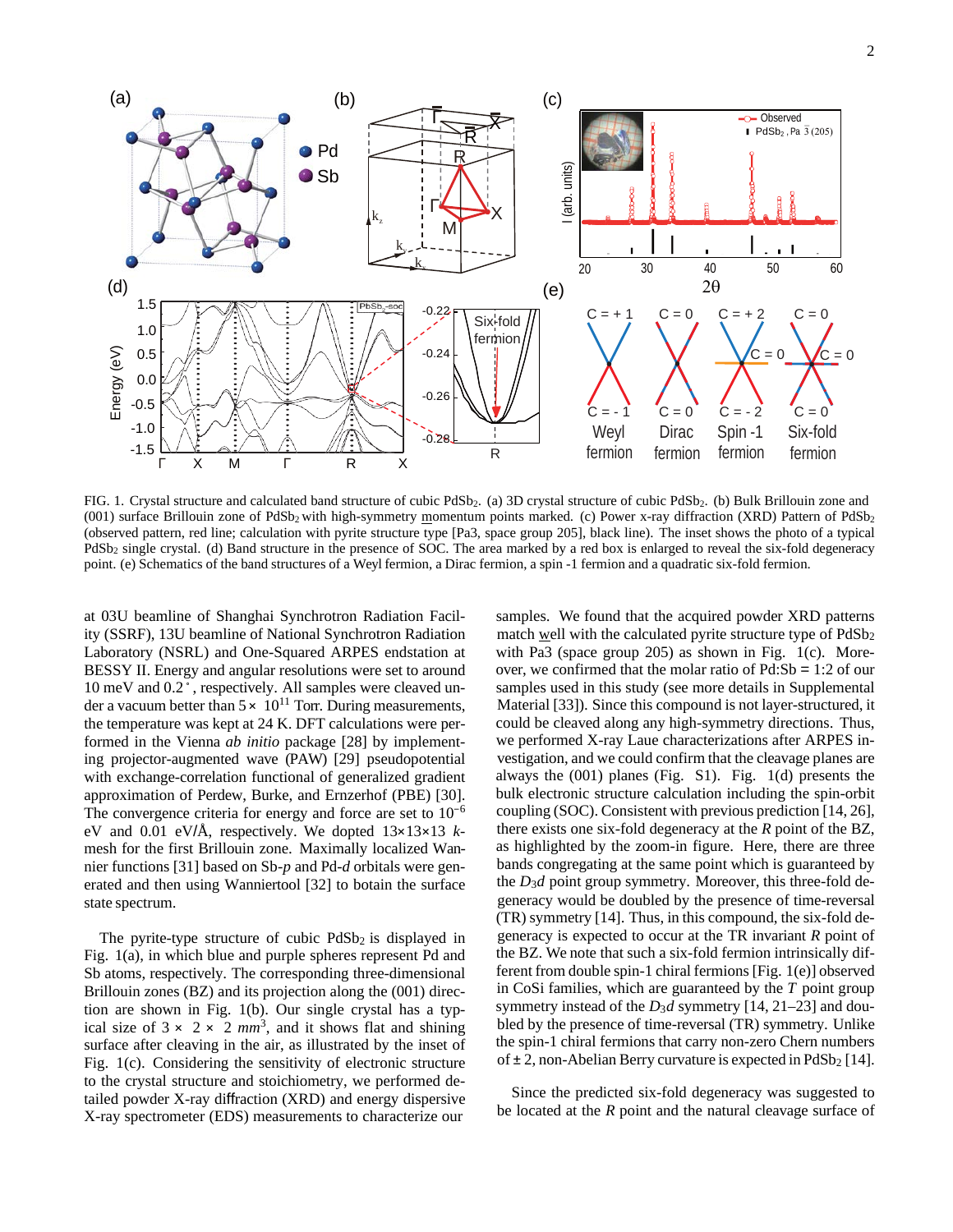

FIG. 2. The photon energy dependent ARPES data. (a), (b) Integrated photoemission intensity plots of  $k_z - k_x$  plane, taken at  $E_F$  and  $E_F$  - 0.1 eV, respectively. The photon energies used for the  $k_z$  dispersion measurement are from 16 to 50 *eV*. Periodically symmetry points *M* and *R* are marked corresponding specific energies, and the corresponding calculated bulk Fermi surfaces on the  $k_z - k_x$  plane are also attached for the convenience of comparison. (c) Calculated band dispersion along *M* − *R* − *M* high symmetry direction.

our PdSb2 sample corresponds to the (001) plane, as shown in Fig. 1(b), a detailed photon-energy-dependent ARPES measurement on  $k_x - k_y$  plane is highly desired to identify the precise  $k_z$  momentum position. Figs. 2(a) and 2(b) show photoemission intensity maps in the the  $k_x-k_z$  plane taken at  $E_F$ and  $E_F$  – 0.1*eV*, respectively. One can clearly distinguish the pronounced periodic modulation of spectral feature along the *kz* direction. For the sake of comparison, the calculated band dispersion in the vicinity of  $E_F$  along the same high symmetry direction is shown in Fig. 2(c), in which only six-fold degenerate electron-like bands around *R* periodically intersect the Fermi level along  $R - M - R$ . Thus, we can establish the one-to-one relationship between our photoemission spectra and high-symmetry points along  $k_z$ . According to the freeelectron final-state model [34],

$$
k_z = \sqrt{\frac{2m}{\hbar^2} [(hv - \phi - E_b) \cos^2 \theta + V_0]}
$$

where  $hv$ ,  $\varphi$ ,  $V_0$  and  $\theta$  represent the photon energy, work function, inner potential and emission angle of photoelectrons relative to the sample's surface normal, respectively, an inner potential of 28.0 eV could be obtained through the best fit to the periodic variation, with the lattice constant  $c = 6.554 \text{ Å}$ and  $\varphi = 4.25$  eV. This result further allows us to determine that  $hv = 20$  and 48 eV are close to the *R* points while 33 eV photons corresponds to the *M* point. We note that our  $k_z$  determination could be further confirmed by the reasonable consistency between experimental and corresponding constant energy contour calculation taken at different binding energies [black solid lines in Figs. 2(a) and 2(b)].

Considering the more bulk sensitivity of high-energy phonons in photoemission probing, we applied a linearly polarized  $hv = 83$  eV phonon to probe six-fold fermions in

R Surement plane in the BZ  $(k_z = \pi)$ , as shown in Figs. 3(a-b). Qualitatively, our experimental data are in a good agreement with our first-principles calculations in both high-symmetry directions, highlighting that the observed nodal point at *R* indeed consists of a six-fold crossing of three doubly degenerate  $M$  bands. Moreover, this node is found to be located at a binding energy of  $\sim 0.24$  eV, which is close to the calculation (0.26 eV). To gain further insight into the band structure around *R*, we demonstrate in Fig. 3(c) the photoemission intensity plot taken with a  $hv = 46 eV$  photon, which is expected to directly  $R \rightarrow \infty$  probe the *R-X-M* high-symmetry plane as well. Owning to the higher momentum/energy resolution under relatively low-0.0 -0.2 -0.4 -0.6 energy photons, one can resolve two electron-like bands [labeled as 1 and (2, 3)] centered at the *R* point at a binding  $k_x$  (Å )  $E - E_F (eV)$  energy  $E_b \approx 0.24 \, eV$ , which is in remarkable accordance with the predicted six-fold fermion band dispersion. Note that it is rather challenging to resolve bands 2 and 3 experimentally, as they only differ by ∼ 2 meV in energy according to the calculation. Some shoulder-like bands (located at - 0.2 ∼ - 0.3 *eV* below *EF*) observed in the Fig. 3(c) are probably induced by the folded spectral weight from the *M* point, which might be due to the *kz*-broadening effect in the low-energy photon photoemission process. Fig. 3(d) shows the photoemission intensity plot taken with  $hv = 33 eV$  photons, which correspond to the  $k_z$  = 0 plane in the BZ. With this photon energy, one can more clearly recognize that the shoulder-like dispersion observed in Fig.3 (c). Intriguingly, here we can still distinguish the characteristic six-fold crossing of three doubly degenerate bands, in which the predicted splitting between band 1 and degenerate bands 2 and 3 could be well resolved. This finding further confirms the *kz*-broadening effect under low-energy photons and provides more compelling evidence of the existence of six-fold exotic fermions in PdSb<sub>2</sub>.

> To investigate energy dispersion of bands near an six-fold degeneracy, we next demonstrate stacked plots of constant energy contours taken at different binding energies in Fig. 3(e), which clearly show the parabolic dispersion of bands forming the six-fold crossing. Note that this node is distinctly different from that of previously reported spin-1 sixfold fermions, bands involved in which disperse almost linearly towards  $E_F$  [21–23]. Figs. 3(f), 3(g) and 3(h) show experimental constant-energy surfaces taken at Fermi level, -100 *meV* and -240 *meV*, respectively. Their resulting fourpetal flower-shape surfaces centered around *R* are in excellent agreement with the bulk band calculations, further confirming the position and band dispersion of six-fold fermion at *R*. Here, experimental constant-energy surfaces also show some extra features other than those formed by the six-fold fermions, and we would attribute that to spectral projection from adjacent surfaces owing to *kz*-broadening effects. Overall, the good agreement between our experimental and calculated band structure unambiguously confirms the existence of six-fold fermions in PdSb<sub>2</sub>.

> Different from chiral fermion materials, PdSb<sub>2</sub> preserves *D*3*d* symmetry in the little group of the *R* point, which renders its effective Hamiltonian to be quadratic when close to its six-fold degeneracies [14]. Consequently,  $PdSb<sub>2</sub>$  should have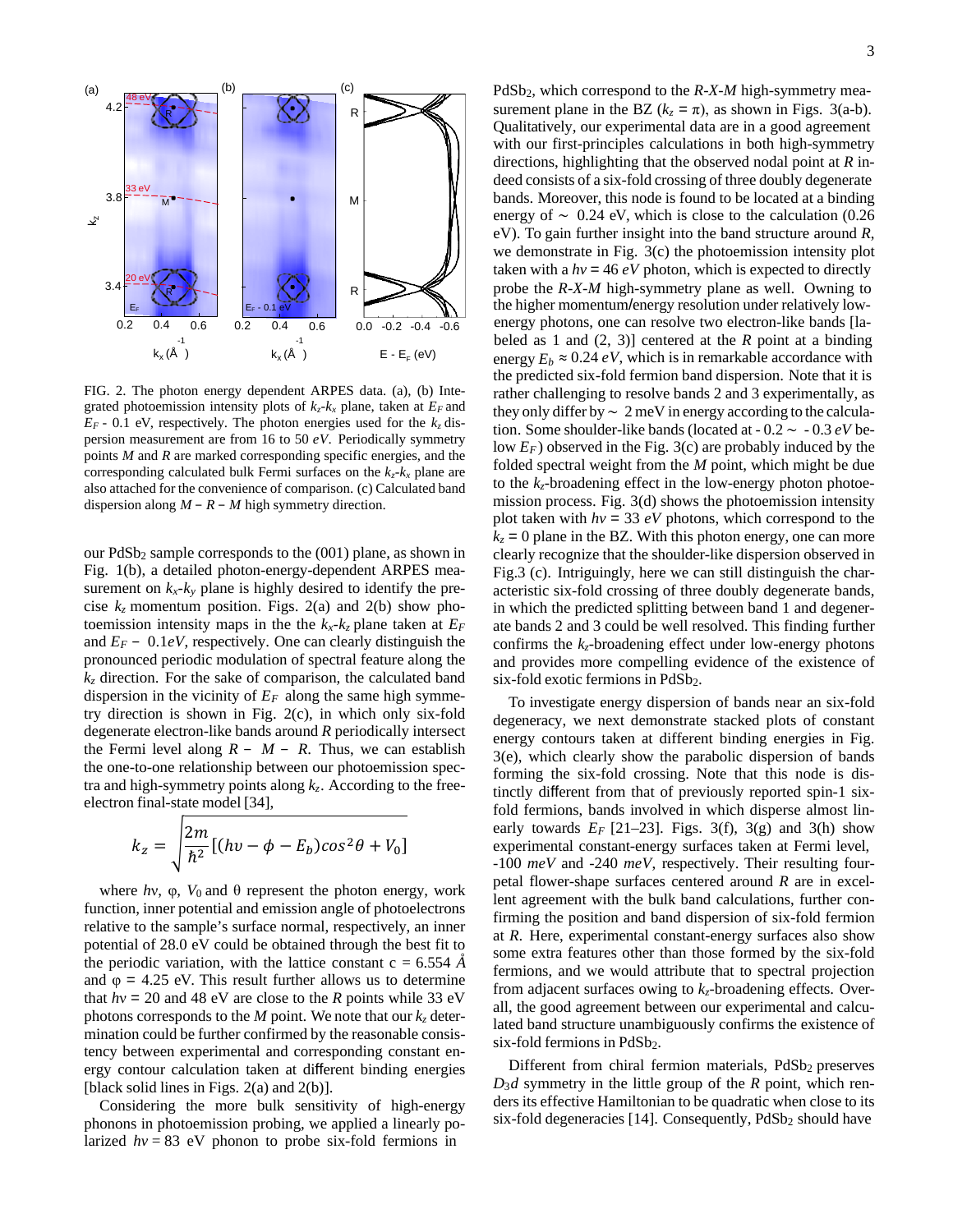

FIG. 3. Bulk electronic structure of PdSb2. (a) Experimental and calculated band dispersion along *M* − *R* − *M* high symmetry direction, measured with *h*ν = 83 *eV*. (b) Experimental and calculated band dispersion along *X* − *R* − *X* high symmetry direction, measured with *h*ν = 83 *eV*. For comparison, we plot the calculated bands along *M* − *R* − *M* and *X* − *R* − *X* as red lines on top of the experimental data (a) and (b). Note that the band crossing exhibits three degenerate bands (labeled 1,2,3), which are doubled by the presence of time-reversal symmetry reasulting in six-fold fermion. (c) Experimental band dispersion along *M* − *R* − *M* high symmetry direction, measured with *h*ν = 46 *eV*. The bands are labeled 1, 2, 3 and 4, corresponding to the calculated result in (a). (d) Experimental and calculated band dispersion along  $X - M - X$ high symmetry direction, measured with *h*ν = 33 *eV*. (e) Energy evolution of the constant-energy surfaces at the R point, taken with *h*ν = 83 *eV*. Red dashed lines are a guide for the eye. (f) Comparison between the experimental and bulk calculated Fermi surface, measured with *h*ν  $= 83$  *eV*. (g), (h) Comparison between the experimental and bulk calculated constant-energy surface, which are 0.1 and 0.24 *eV* below  $E_F$ , respectively.

only bands of zero net Berry flux, and the resulting six-fold fermions should be with  $C = \pm 0$ , in sharp contrast to double spin-1 fermions with  $C = \pm 2$ . To further investigate the topological nature of PdSb<sub>2</sub>, we compare the experiment bulk and surface electronic structure of the (001) cleavage plane with slab calculation around the Fermi level. The experimental Fermi surface is in excellent agreement with the calculation as illustrated in Fig. 4(a) (see more details in Fig. S4). Unprotected surface states can be well separated from bulk states along with the raising of constant energy according to our calculation [Fig. 4(b), (c)], which are similar to fragile surface states discovered in PtBi2 [with the same space group (205) as PdSb<sub>2</sub>] [35]. However, no topologically protected Fermi arcs connecting degenerate nodes as in chiral fermiions can be observed in  $PdSb<sub>2</sub>$  in the vicinity of  $E<sub>F</sub>$ , further confirming that there is no abelian Berry curvature (Chern number) associated with these degeneracies.

In conclusion, by using ARPES measurements combined with first-principles calculations, we verify the existence of six-fold fermions in pyrite-type PdSb2, which are stabilized by its nonsymmorphic symmetry. Through systematic characterization and analysis of the band structures of the bulk

and surface states of PdSb<sub>2</sub>, we have confirmed that the nodes at *R* in PdSb<sub>2</sub> have no chirality  $(C = 0)$ , which is also guaranteed by the inversion symmetry of its space group. This is the first direct spectroscopic evidence of the presence of six-fold fermions in PdSb2. Our work complements a puzzle of the topological family and provides a good platform for further studies into exotic fermions.

We acknowledge T. Xu and W. W. Kong for fruitful discussion. This work was supported by the National Key R&D Program of the MOST of China (Grant No. 2016YFA0300204) and the National Science Foundation of China (Grant Nos. 11574337, 11874199, 11874263 and 11874264). P. W. was supported by the National Basic Research Program of China (Grant No. 2015CB654901). Y. F. Guo acknowledge the support by the Natural Science Foundation of Shanghai (Grant No. 17ZR1443300), the starting grant of ShanghaiTech University and the Program for Professor of Special Appointment (Shanghai Eastern Scholar). Part of this research used Beamline 03U of the Shanghai Synchron Radiation Facility, which is supported by ME2 project under contract No. 11227902 from National Natural Science Foundation of China. D.W.S. is also supported by "Award for Outstanding Member in Youth Innovation Promotion Association CAS".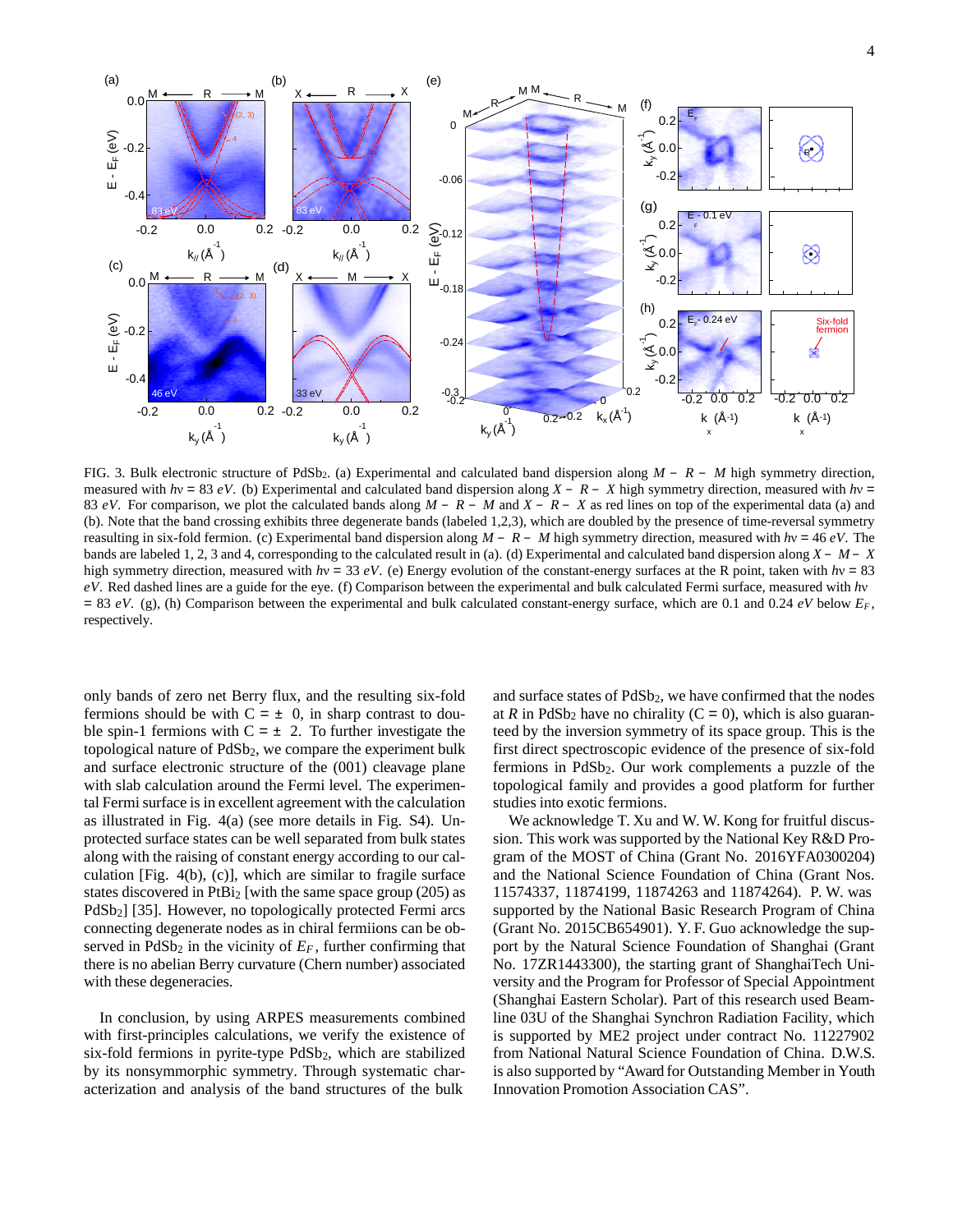

FIG. 4. Bulk electronic structure and surface state spectrum on the (1) cleavage plane. (a) Experimental Fermi surface map measured with  $hv = 83 eV$ , integrated over 10  $meV$  at the Fermi level. Also shown is calculated Fermi surface spectrum, with high symmetry points marked. (b) and (c) present the calculated surface state spectrum in 2D BZ, which are 50 *meV* and 100 *meV* above Fermi surface, respectively. The red arrows in (b) and (c) point to the surface states (SS).

- [1] K. S. Novoselov, A. K. Geim, S. V. Morozov, D. Jiang, M. I. Katsnelson, I. V. Grigorieva, S. V. Dubonos, and A. A. Firsov, Nature **438**, 197 (2005).
- [2] Y.L. Chen, J. G. Analytis, J.-H. Chu, Z. K. Liu, S.-K. Mo, X. L. Qi, H. J. Zhang, D. H. Lu, X. Dai, Z. Fang, S. C. Zhang, I. R. Fisher, Z. Hussain, and Z.-X. Shen, Science **325**, 178 (2009).
- [3] Z. K. Liu, B. Zhou, Y.Zhang, Z. J. Wang, H. M. Weng, D. Prabhakaran, S.-K. Mo, Z. X. Shen, Z. Fang, X. Dai, Z. Hussain, and Y.L. Chen, Science **343**, 864 (2014).
- [4] Z. K. Liu, J. Jiang, B. Zhou, Z. J. Wang, Y.Zhang, H. M. Weng, D. Prabhakaran, S.-K. Mo, H. Peng, *et al.*, Nature Materials **13**, 677 (2014).
- [5] H.B.Nielsen and MasaoNinomiya, Physical Review B **130**, 389 (1983).
- [6] S.-M. Huang, S.-Y. Xu, I. Belopolski, C.-C. Lee, G. Chang, B. Wang, N. Alidoust, G. Bian, M. Neupane, C. Zhang, S. Jia, *et al.*, Nature Communications **6** (2015).
- [7] S.-Y. Xu, I. Belopolski, N. Alidoust, M. Neupane, G. Bian,

C. Zhang, R. Sankar, G. Chang, Z. Yuan, C.-C. Lee, *et al.*, Science **349**, 613 (2015).

- [8] A. A. Soluyanov, D. Gresch, Z. Wang, Q. Wu, M. Troyer, X. Dai, and B. A. Bernevig, Nature **527**, 495 (2015).
- [9] B. Q. Lv, H. M. Weng, B. B. Fu, X. P. Wang, H. Miao, J. Ma, P. Richard, X. C. Huang, L. X. Zhao, G. F. Chen, Z. Fang, X. Dai, T. Qian, and H. Ding, Physical Review X **5**, 031013 (2015).
- [10] N. Kumar, Y. Sun, N. Xu, K. Manna, M. Yao, V. Sss, I. Leermakers, O. Young, T. Frster, M. Schmidt, H. Borrmann, B. Yan, U. Zeitler, M. Shi, C. Felser, and C. Shekhar, Nature Communications **8** (2017).
- [11] S. Mhlbauer, B. Binz, F. Jonietz, C. Pfleiderer, A. Rosch, A. Neubauer, R. Georgii, and P.Bn, Science **323**, 915 (2009).
- [12] S. Nadj-Perge, I. K. Drozdov, J. Li, H. Chen, S. Jeon, J. Seo, A. H. MacDonald, B. A. Bernevig, and A. Yazdani, Science **346**, 602 (2014).
- [13] Q. L. He, L. Pan, A. L. Stern, E. C. Burks, X. Che, G. Yin,